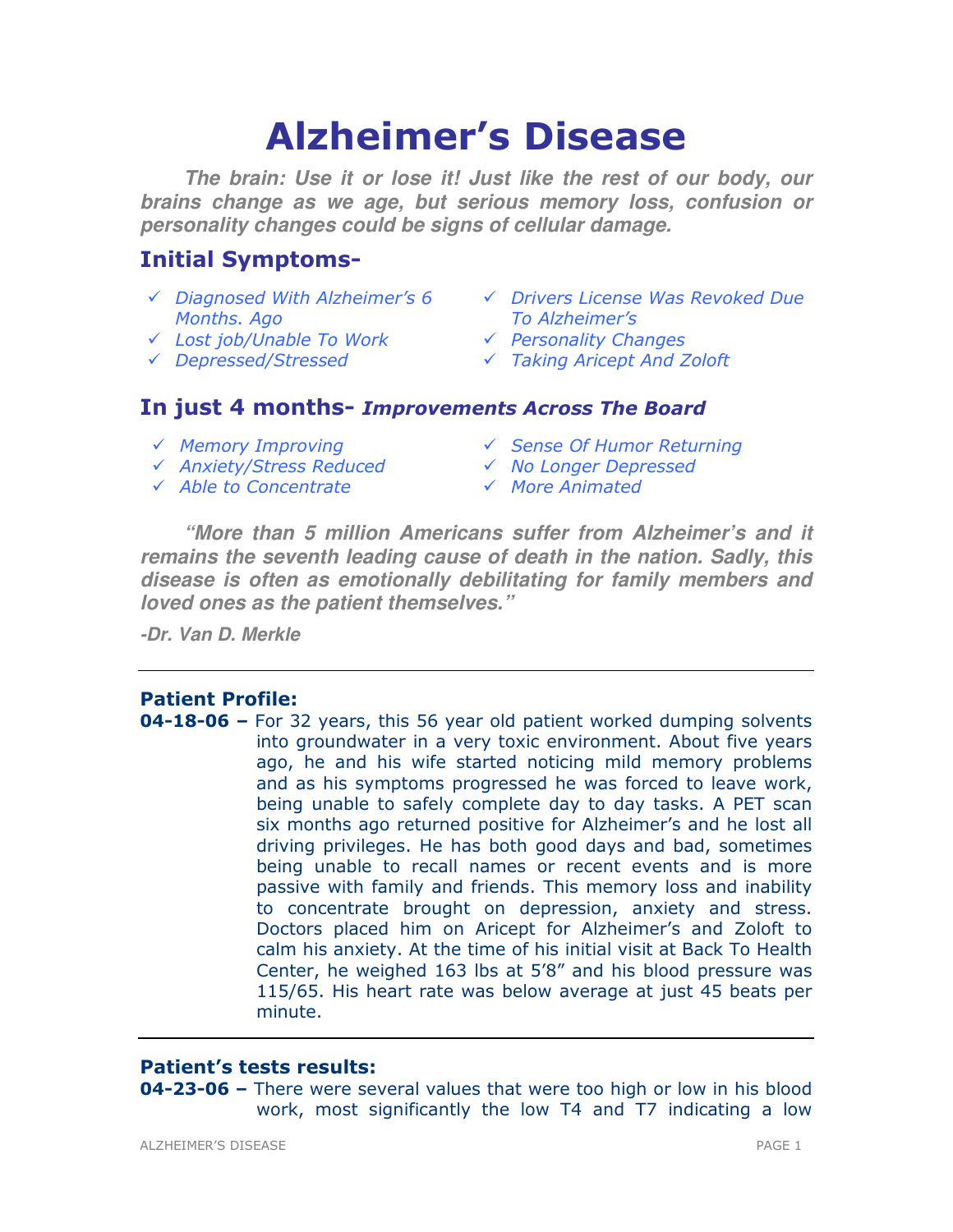functioning thyroid and slow metabolism, and the high MCV, MCH and MCHC which show possible anemia.

| <b>Results of Initial Blood Test:</b> |  |  |  |  |
|---------------------------------------|--|--|--|--|
|---------------------------------------|--|--|--|--|

|                                       | Current         | Current               | Prior         |       |                 |                          |                  |                     |                          |                  |
|---------------------------------------|-----------------|-----------------------|---------------|-------|-----------------|--------------------------|------------------|---------------------|--------------------------|------------------|
|                                       | <b>Result</b>   | Rating                | <b>Result</b> |       |                 |                          |                  |                     |                          |                  |
| <b>Test Description</b><br>Date:      | 04/19/2006      |                       |               | Delta |                 | Healthy                  |                  |                     | Clinical                 |                  |
| Uric Acid                             | 6.60            | hi                    |               |       | 4.10            |                          | 6.00             | 2.40                |                          | 8.20             |
| BUN (Blood Urea Nitrogen)             | 24.00           | hi                    |               |       | 13.10           | ÷.                       | 18.00            | 5.00                | $\overline{\phantom{a}}$ | 26.00            |
| Creatinine                            | 1.20            | hi                    |               |       | 0.61            |                          | 0.90             | 0.50                | $\sim$                   | 1.50             |
| BUN / Creatinine Ratio                | 20.00           | hi                    |               |       | 13.10           | $\sim$                   | 20.00            | 8.00                | $\overline{\phantom{a}}$ | 27.00            |
| Sodium<br>Alkaline Phosphatase 25-150 | 139.00<br>76.00 | $\overline{a}$<br>Opt |               |       | 140.10<br>65.00 | $\sim$                   | 144.00<br>108.00 | 135.00<br>$25.00 -$ |                          | 148.00<br>160.00 |
| Creatine Kinase                       | 96.00           | Opt                   |               |       | 64.00           | $\sim$                   | 133.00           | $24.00 -$           |                          | 173.00           |
| LDH                                   | 210.00          | hi.                   |               |       | 120.10          | $\overline{\phantom{a}}$ | 160.00           | 100.00              | $\overline{\phantom{a}}$ | 250.00           |
| SGOT (AST) (AST)                      | 26.00           | hi                    |               |       | $18.10 -$       |                          | 26.00            | $6.00 -$            |                          | 40.00            |
| SGPT (ALT) (ALT)                      | 26.00           | Opt                   |               |       | 18.10           | - 2                      | 26.10            | $6.00 -$            |                          | 40.00            |
| GGT                                   | 17.00           | $\overline{a}$        |               |       | 22.00           | $\sim$                   | 39.00            | $6.00 -$            |                          | 55.00            |
| T4 Thyroxine                          | 6.10            | $\overline{a}$        |               |       | 7.10            | $\sim$                   | 9.00             | $4.50 -$            |                          | 12.00            |
| T3 Uptake                             | 30.00           | Opt                   |               |       | 29.10           | ÷.                       | 35.10            | 24.00               | $\sim$                   | 39.00            |
| T7 Free Thyroxine Index (FTI)         | 1.80            | $\overline{a}$        |               |       | 2.61            |                          | 3.60             | $1.20 -$            |                          | 4.90             |
| White Blood Count                     | 4.60            | lo.                   |               |       | 5.10            |                          | 8.00             | $4.00 -$            |                          | 10.50            |
| Red Blood Count                       | 3.76            | LO                    |               |       | $4.51 -$        |                          | 5.50             | $3.80 -$            |                          | 5.60             |
| <b>MCV</b>                            | 107.00          | HI.                   |               |       | 85.10           | $\sim$                   | 97.00            | $80.00 -$           |                          | 98.00            |
| MCH                                   | 37.50           | HI                    |               |       | 28.10           | $\sim$                   | 32.00            | $27.00 -$           |                          | 34.00            |
| <b>MCHC</b>                           | 35.00           | hi                    |               |       | 33.10           | $\sim$                   | 34.99            | $32.00 -$           |                          | 36.00            |
| Platelets                             | 337.00          | hi                    |               |       | 175.10          | $\overline{a}$           | 250.00           | 140.00              | $\sim$                   | 415.00           |
| Polys/Neutrophils (SEGS-PMNS)         | 71.00           | hi                    |               |       | 55.10           | $\sim$                   | 65.00            | 40.00 -             |                          | 74.00            |
| Lymphocytes                           | 20.00           | $\overline{a}$        |               |       | 25.10           | $\sim$                   | 40.00            | $14.00 -$           |                          | 46.00            |
| Monocytes                             | 8.00            | hi                    |               |       | 5.10            |                          | 7.10             | 4.90                | ۰.                       | 13.00            |

Blue = clinically very high or clinically very low

Red = clinically high or clinically low

Yellow = a little high or a little low; this can be considered a warning sign that the value is not optimal.

Very few toxic elements showed signs of elimination in the tissue mineral analysis yet every essential element tested returned either too low or high. This usually means the body is not efficiently eliminating heavy toxic metals and is instead storing them in the body.

#### Results of Initial Tissue Mineral Analysis:

|                                  | Current    | Current | Prior  |       |         |      |          |      |
|----------------------------------|------------|---------|--------|-------|---------|------|----------|------|
|                                  | Result     | Rating  | Result |       |         |      |          |      |
| <b>Test Description</b><br>Date: | 04/18/2006 |         |        | Delta | Healthy |      | Clinical |      |
| <b>Toxic Elements</b>            |            |         |        |       |         |      |          |      |
| Aluminum                         | 6.90       | hi      |        |       | 0-      | 2.20 | $2.21 -$ | 7.00 |
| Antimony                         | 0.01       | Opt     |        |       | 0-      | 0.03 | $0.04 -$ | 0.07 |
| Arsenic                          | 0.04       | hi      |        |       | 0-      | 0.03 | $0.04 -$ | 0.08 |
| Lead                             | 0.06       | Opt     |        |       | 0-      | 0.20 | $0.21 -$ | 2.00 |
| Mercury                          | 0.08       | Opt     |        |       | 0-      | 0.50 | $0.51 -$ | 1.10 |
| Nickel                           | 0.05       | Opt     |        |       | 0-      | 0.20 | $0.21 -$ | 0.40 |
| Silver                           | 0.02       | Opt     |        |       | 0-      | 0.06 | $0.07 -$ | 0.12 |
| Tin                              | 0.12       | Opt     |        |       | 0-      | 0.15 | $0.16 -$ | 0.30 |
| Titanium                         | 0.45       | Opt     |        |       | 0-      | 0.50 | $0.51 -$ | 1.00 |
| Total Toxic Representation       | 1.00       | Opt     |        |       | 0-      | 2.00 | $2.01 -$ | 3.00 |

Blue = clinically very high or clinically very low

 $Red = clinically high or clinically low$ 

Yellow = a little high or a little low; this can be considered a warning sign that the value is not optimal.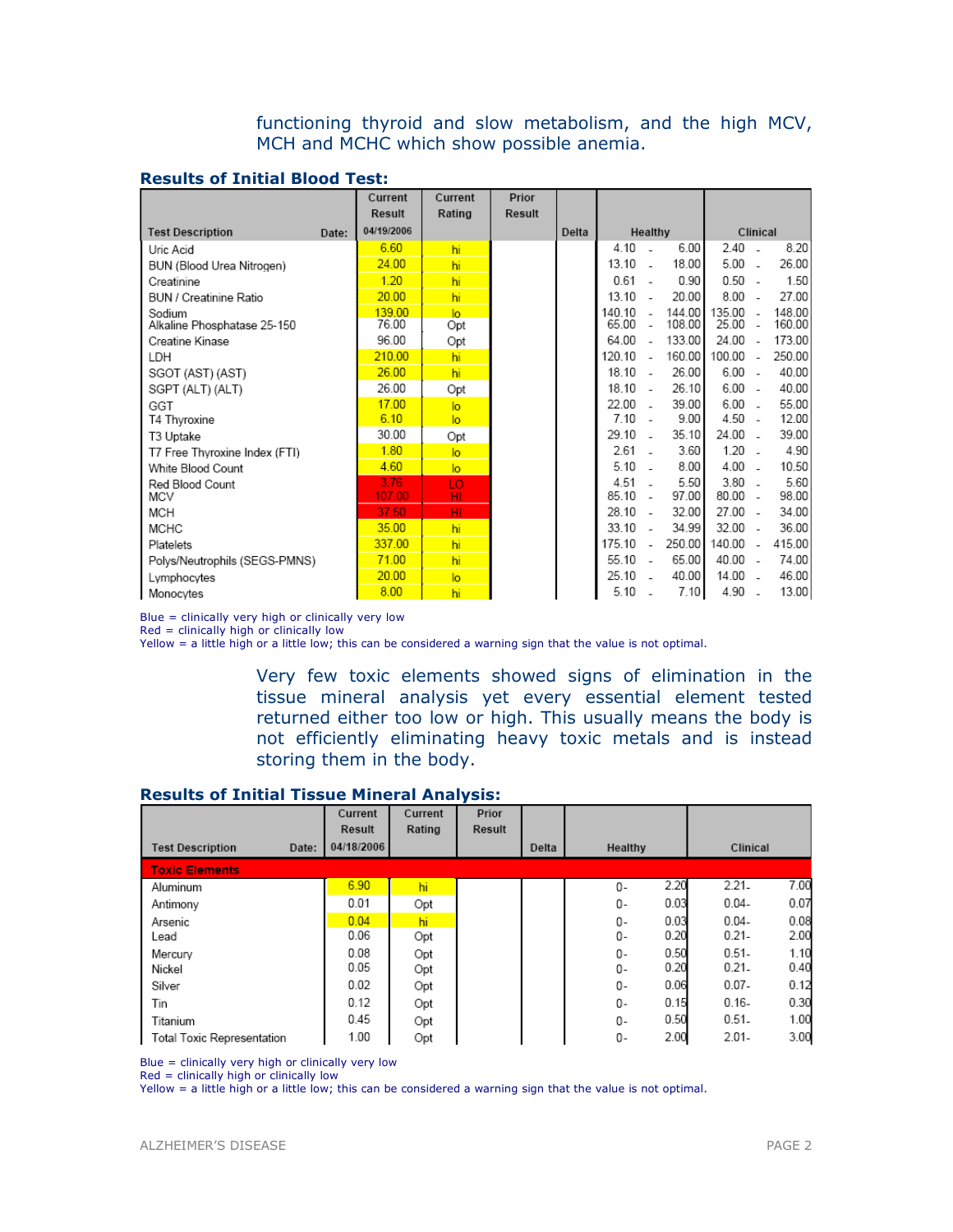#### Tissue Mineral Analysis Cont:

|                                  | Current    | Current | Prior  |       |           |        |           |        |  |
|----------------------------------|------------|---------|--------|-------|-----------|--------|-----------|--------|--|
|                                  | Result     | Rating  | Result |       |           |        |           |        |  |
| <b>Test Description</b><br>Date: | 04/18/2006 |         |        | Delta | Healthy   |        | Clinical  |        |  |
| <b>Essential Elements</b>        |            |         |        |       |           |        |           |        |  |
| Calcium                          | 227.00     | lo      |        |       | 362.00-   | 417.00 | 200.00-   | 750.00 |  |
| Magnesium                        | 57.00      | hi      |        |       | $43.00 -$ | 48.00  | $25.00 -$ | 75.00  |  |
| Sodium                           | 270.00     | HI      |        |       | 37.00.    | 45.00  | $12.00 -$ | 90.00  |  |
| Potassium                        | 56.00      | HI.     |        |       | 19.00-    | 22.00  | $9.00 -$  | 40.00  |  |
| Copper                           | 9.40       | LO.     |        |       | $12.00 -$ | 15.00  | $10.00 -$ | 28.00  |  |
| Zinc                             | 170.00     | hi      |        |       | 150.00.   | 165.00 | 130.00.   | 200.00 |  |
| Manganese                        | 0.04       | LO      |        |       | $0.22 -$  | 0.31   | $0.15 -$  | 0.65   |  |
| Chromium                         | 0.34       | hi      |        |       | $0.25 -$  | 0.31   | $0.20 -$  | 0.40   |  |
| Vanadium                         | 0.01       | LO.     |        |       | $0.04 -$  | 0.05   | $0.02 -$  | 0.06   |  |

Blue = clinically very high or clinically very low

Red = clinically high or clinically low

Yellow = a little high or a little low; this can be considered a warning sign that the value is not optimal.

We were able to determine the extent of these stores through a chelation challenge. The column labeled "Pre-Chall" shows the body's ability to flush out toxins while the heading "DMSA" represents toxins eliminated with the help of a chelating agent. Both Mercury and Lead significantly increased with this test.

#### Results of Chelation Challenge:

|                                  | Current     | Current | Prior      |       |            |                  |
|----------------------------------|-------------|---------|------------|-------|------------|------------------|
|                                  | Result      | Rating  | Result     |       |            |                  |
| <b>Test Description</b><br>Date: | 04/23/2006  |         | 04/22/2006 | Delta | Healthy    | Clinical         |
| Agent                            | <b>DMSA</b> |         | Pre-Chall  |       |            |                  |
| Dose                             | 2000mg      |         |            |       |            |                  |
| Interval                         |             |         | б          |       |            |                  |
| <b>Toxic Elements</b>            |             |         |            |       |            |                  |
| Lead (UA)                        | 29.00       | HI      | 0.90       | ⊛     | 4.00<br>0- | 5.00<br>$4.01 -$ |
| Mercury (UA)                     | 3.00        | HI      | 0.90       | ⊛     | 2.00<br>0- | $2.01 -$<br>3.00 |

Blue = clinically very high or clinically very low

 $Red = \frac{clinically}{high}$  or clinically low

Yellow = a little high or a little low; this can be considered a warning sign that the value is not optimal.

The final test preformed on the patient was a metabolic urinalysis. This showed signs of adrenal fatigue, digestive problems and low vitamin C and calcium. Also the longer a person is in adrenal fatigue, the more de-mineralized they become, so we needed to start him on a supplement program right away to increase his mineral stores.

#### Doctor analysis:

**04-26-06 –** Mercury is well known for its degenerative properties and toxicity, but can also be a contributing or causative factor in Alzheimer's disease. Within minutes of exposure, even small amounts of this toxin can cause rapid damage to nerve cells, destroying microtubules and disrupting communication abilities. High levels of lead in combination with mercury cause further chemical toxicity, possible organ dysfunction and make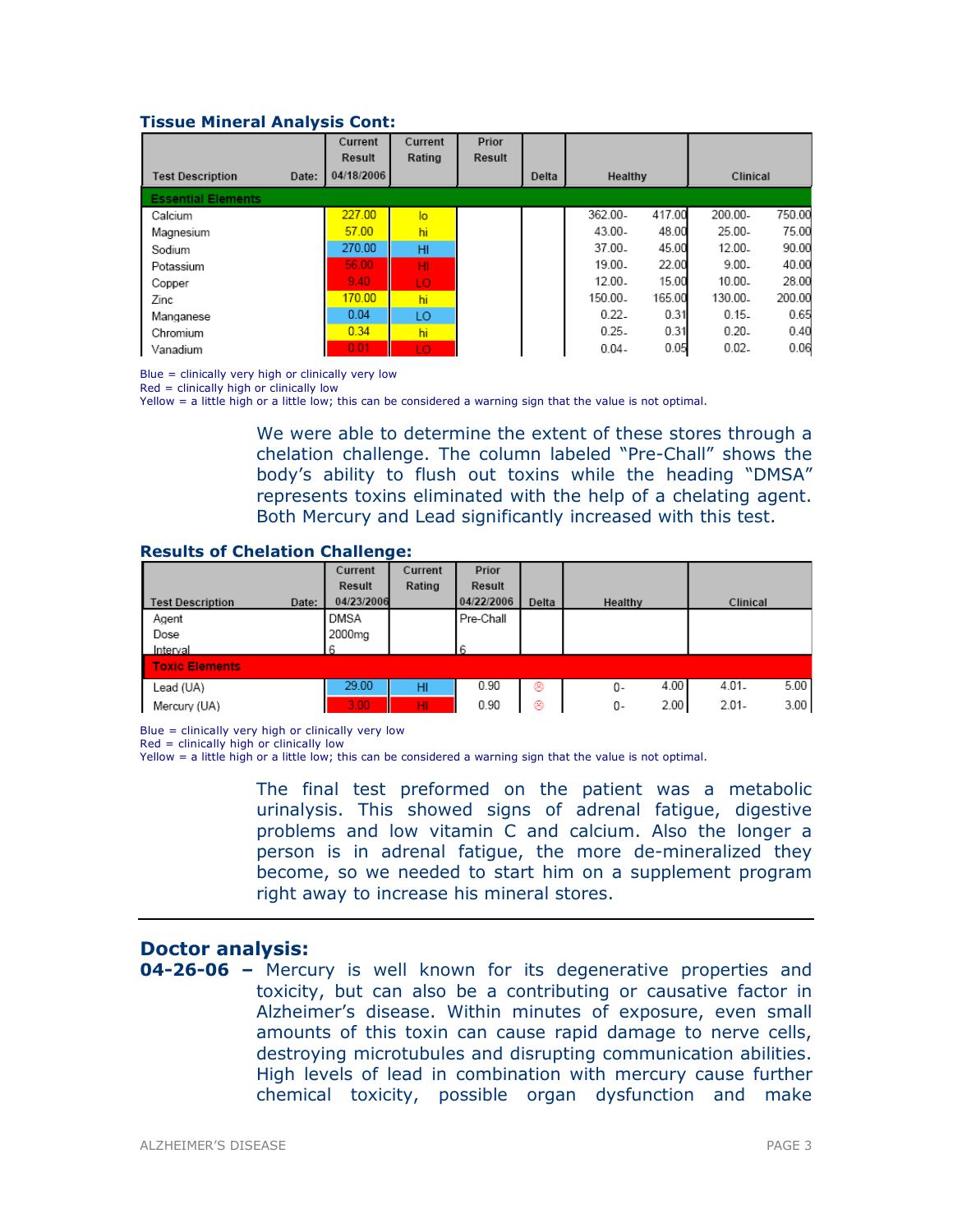Alzheimer's symptoms seem worse. I placed the patient on a 10 week DMSA cycle to assist his body in eliminating stores of toxins and added a supplement regimen to boost essential element and mineral levels. In this list I also included a few digestive enzymes and made some dietary recommendations to help with his indigestion and acid reflux.

## Patient assessment:

**08-16-06 -** After just *four months* under our care, the patient's Lead levels dropped significantly from 29 to 10 and his mercury level climbed from 3 to 13. This is a good thing as the chelating agent DMSA eliminates toxins by weight. Lead is the heaviest, so as it is reduced the next heaviest (mercury) should show increased elimination. I spoke with the patient and though we did not see many changes in the blood, he is feeling better with increasing memory, less anxiousness/depression and fewer struggles with finding the right words. This patient worked in a very toxic environment for decades and I reminded him it will take time to turn his health around.

|                         |       | <u>shshatish shahong sh</u> |         |             |       |            |          |      |
|-------------------------|-------|-----------------------------|---------|-------------|-------|------------|----------|------|
|                         |       | Current                     | Current | Prior       |       |            |          |      |
|                         |       | Result                      | Rating  | Result      |       |            |          |      |
| <b>Test Description</b> | Date: | 07/21/2006                  |         | 04/23/2006  | Delta | Healthy    | Clinical |      |
| Agent                   |       | <b>DMSA</b>                 |         | <b>DMSA</b> |       |            |          |      |
| Dose                    |       | 2000 <sub>mg</sub>          |         | 2000mg      |       |            |          |      |
| Interval                |       |                             |         |             |       |            |          |      |
| <b>Toxic Elements</b>   |       |                             |         |             |       |            |          |      |
| Lead (UA)               |       | 10.00                       | HI      | 29.00       | ☺     | 4.00<br>0- | $4.01 -$ | 5.00 |
| Mercury (UA)            |       | 19.00                       | HI      | 3.00        | ⊛     | 2.00<br>0- | $2.01 -$ | 3.00 |

### Results of 2nd Chelation Challenge:

Blue = clinically very high or clinically very low

Red = clinically high or clinically low

Yellow = a little high or a little low; this can be considered a warning sign that the value is not optimal.

We did not see any changes with the low functioning thyroid and the white blood count dropped into the clinical range; however this was likely due to the high volume of toxins being pulled out of the body. Several areas did improve including the high MCV, MCH and MCHC indicating reduced anemia.

#### Results of 2<sup>nd</sup> Blood Test:

|                           |       | Current    | Current | Prior      |       |        |         |       |               |          |        |
|---------------------------|-------|------------|---------|------------|-------|--------|---------|-------|---------------|----------|--------|
|                           |       | Result     | Rating  | Result     |       |        |         |       |               |          |        |
| <b>Test Description</b>   | Date: | 08/11/2006 |         | 04/19/2006 | Delta |        | Healthy |       |               | Clinical |        |
| Uric Acid                 |       | 4.90       | Opt     | 6.60       | ٨     | 4.10   |         | 6.00  | 2.40          |          | 8.20   |
| BUN (Blood Urea Nitrogen) |       | 25.00      | hi      | 24.00      | ⊛     | 13.10  |         | 18.00 | 5.00          |          | 26.00  |
| Creatinine                |       | 1.20       | hi      | 1.20       | ⊜     | 0.61   |         | 0.90  | 0.50          |          | 1.50   |
| BUN / Creatinine Ratio    |       | 21.00      | hi      | 20.00      | ⊛     | 13.10  |         | 20.00 | 8.00          |          | 27.00  |
| Sodium                    |       | 141.00     | Opt     | 139.00     | ⊙     | 140.10 |         |       | 144.00 135.00 |          | 148.00 |

Blue = clinically very high or clinically very low

 $Red =$  clinically high or clinically low

Yellow = a little high or a little low; this can be considered a warning sign that the value is not optimal.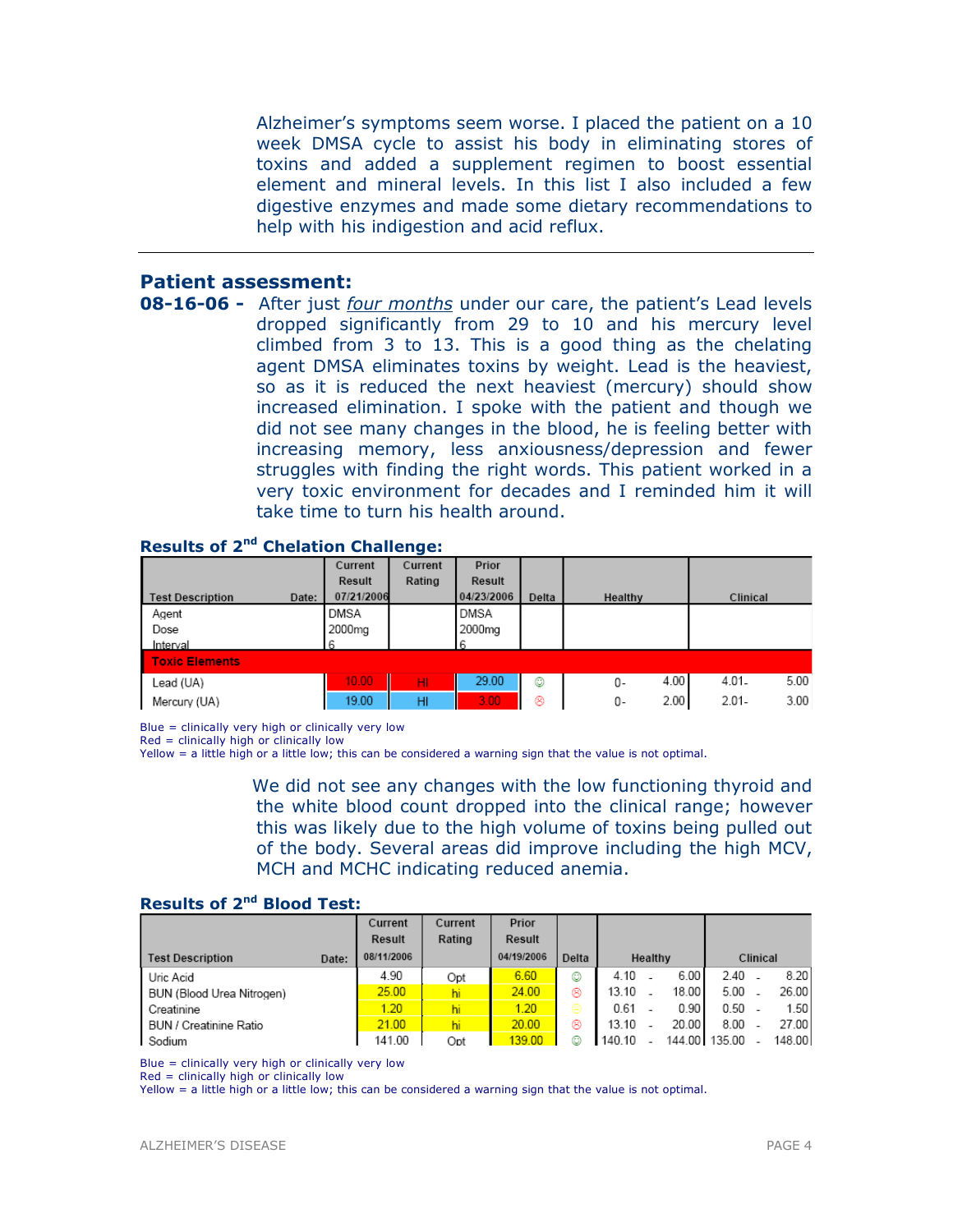## 2<sup>nd</sup> Blood Test Cont:

|                                  | Current    | Current        | Prior         |       |         |                          |        |           |                          |        |
|----------------------------------|------------|----------------|---------------|-------|---------|--------------------------|--------|-----------|--------------------------|--------|
|                                  | Result     | Rating         | <b>Result</b> |       |         |                          |        |           |                          |        |
| <b>Test Description</b><br>Date: | 08/11/2006 |                | 04/19/2006    | Delta | Healthy |                          |        |           | Clinical                 |        |
| Alkaline Phosphatase 25-150      | 69.00      | Opt            | 76.00         |       | 65.00   |                          | 108.00 | 25.00     |                          | 160.00 |
| Creatine Kinase                  | 80.00      | Opt            | 96.00         |       | 64.00   |                          | 133.00 | 24.00     |                          | 173.00 |
| LDH                              | 189.00     | hi             | 210.00        | ٧     | 120.10  | $\overline{a}$           | 160.00 | 100.00    | $\sim$                   | 250.00 |
| SGOT (AST) (AST)                 | 27.00      | hi             | 26.00         | ⊛     | 18.10   | - 14                     | 26.00  | 6.00      |                          | 40.00  |
| SGPT (ALT) (ALT)                 | 42.00      | HI             | 26.00         | ⊛     | 18.10   | $\sim$                   | 26.10  | 6.00      | $\overline{\phantom{a}}$ | 40.00  |
| GGT                              | 24.00      | Opt            | 17.00         | ☺     | 22.00   |                          | 39.00  | 6.00      | ÷.                       | 55.00  |
| T4 Thyroxine                     | 6.10       | $\overline{a}$ | 6.10          | ⊜     | 7.10    |                          | 9.00   | $4.50 -$  |                          | 12.00  |
| T3 Uptake                        | 30.00      | Opt            | 30.00         |       | 29.10   |                          | 35.10  | 24.00     | ۰.                       | 39.00  |
| T7 Free Thyroxine Index (FTI)    | 1.80       | $\overline{a}$ | 1.80          | ⊜     | 2.61    |                          | 3.60   | $1.20 -$  |                          | 4.90   |
| White Blood Count                | 3.30       | LO             | 4.60          | ⊛     | 5.10    |                          | 8.00   | 4.00      |                          | 10.50  |
| Red Blood Count                  | 3.90       | lo             | 3.76          | ☺     | 4.51    |                          | 5.50   | $3.80 -$  |                          | 5.60   |
| MCV                              | 106.00     | HI             | 107.00        | ☺     | 85.10   | $\overline{\phantom{a}}$ | 97.00  | $80.00 -$ |                          | 98.00  |
| <b>MCH</b>                       | 36.90      | HI             | 37.50         | ☺     | 28.10   | $\overline{\phantom{a}}$ | 32.00  | 27.00     | $\overline{\phantom{a}}$ | 34.00  |
| <b>MCHC</b>                      | 34.80      | Opt            | 35.00         | ☺     | 33.10   | $\sim$                   | 34.99  | 32.00     | $\sim$                   | 36.00  |
| Platelets                        | 265.00     | hi             | 337.00        | ☺     | 175.10  | $\overline{a}$           | 250.00 | 140.00    | $\overline{\phantom{a}}$ | 415.00 |
| Polys/Neutrophils (SEGS-PMNS)    | 59.00      | Opt            | 71.00         | ☺     | 55.10   | $\overline{\phantom{a}}$ | 65.00  | 40.00 -   |                          | 74.00  |
| Lymphocytes                      | 30.00      | Opt            | 20.00         | ٧     | 25.10   |                          | 40.00  | 14.00 -   |                          | 46.00  |
| Monocytes                        | 9.00       | hi             | 8.00          | ⊛     | 5.10    |                          | 7.10   | 4.90      |                          | 13.00  |

Blue = clinically very high or clinically very low

 $Red =$  clinically high or clinically low

Yellow = a little high or a little low; this can be considered a warning sign that the value is not optimal.

- 10-18-06 We did another chelation challenge two months later to retest his toxin levels and they remained virtually the same showing that we still have a long way to go. We also rechecked the white blood count which improved to 4.70.
- 12-12-06 When putting patients on chelating cycles it's very important to monitor their progress because overuse can produce mineral deficiencies. After the third round of DMSA, we not only ran another chelation challenge, but also did a hair test to analyze the levels of essential elements. In the chelation results we can see the lead and mercury levels are finally starting to come down by the increased elimination of the next heaviest metal, nickel.

|                                  | Current    | Current | Prior       |       |            |                   |
|----------------------------------|------------|---------|-------------|-------|------------|-------------------|
|                                  | Result     | Rating  | Result      |       |            |                   |
| <b>Test Description</b><br>Date: | 12/12/2006 |         | 10/18/2006  | Delta | Healthy    | Clinical          |
| Agent                            | DMSA       |         | <b>DMSA</b> |       |            |                   |
| Dose                             | 2000mg     |         | 2000mg      |       |            |                   |
| Interval                         | 6          |         | 6           |       |            |                   |
| <b>Toxic Elements</b>            |            |         |             |       |            |                   |
| Lead (UA)                        | 9.20       | HI      | 11.00       | ٧     | 4.00<br>0- | 5.00<br>$4.01 -$  |
| Mercury (UA)                     | 7.20       | HI.     | 20.00       | ٥     | 2.00<br>0- | 3.00<br>$2.01 -$  |
| Nickel (UA)                      | 5.40       | hi      | 0.90        | ⊛     | 5.00<br>0- | 10.00<br>$5.01 -$ |

## **Results of 4<sup>th</sup> Chelation Challenge:**

Blue = clinically very high or clinically very low

 $Red = clinically high or clinically low$ 

Yellow = a little high or a little low; this can be considered a warning sign that the value is not optimal.

In the first hair test, every essential element was imbalanced, but now some are beginning to move toward optimal ranges.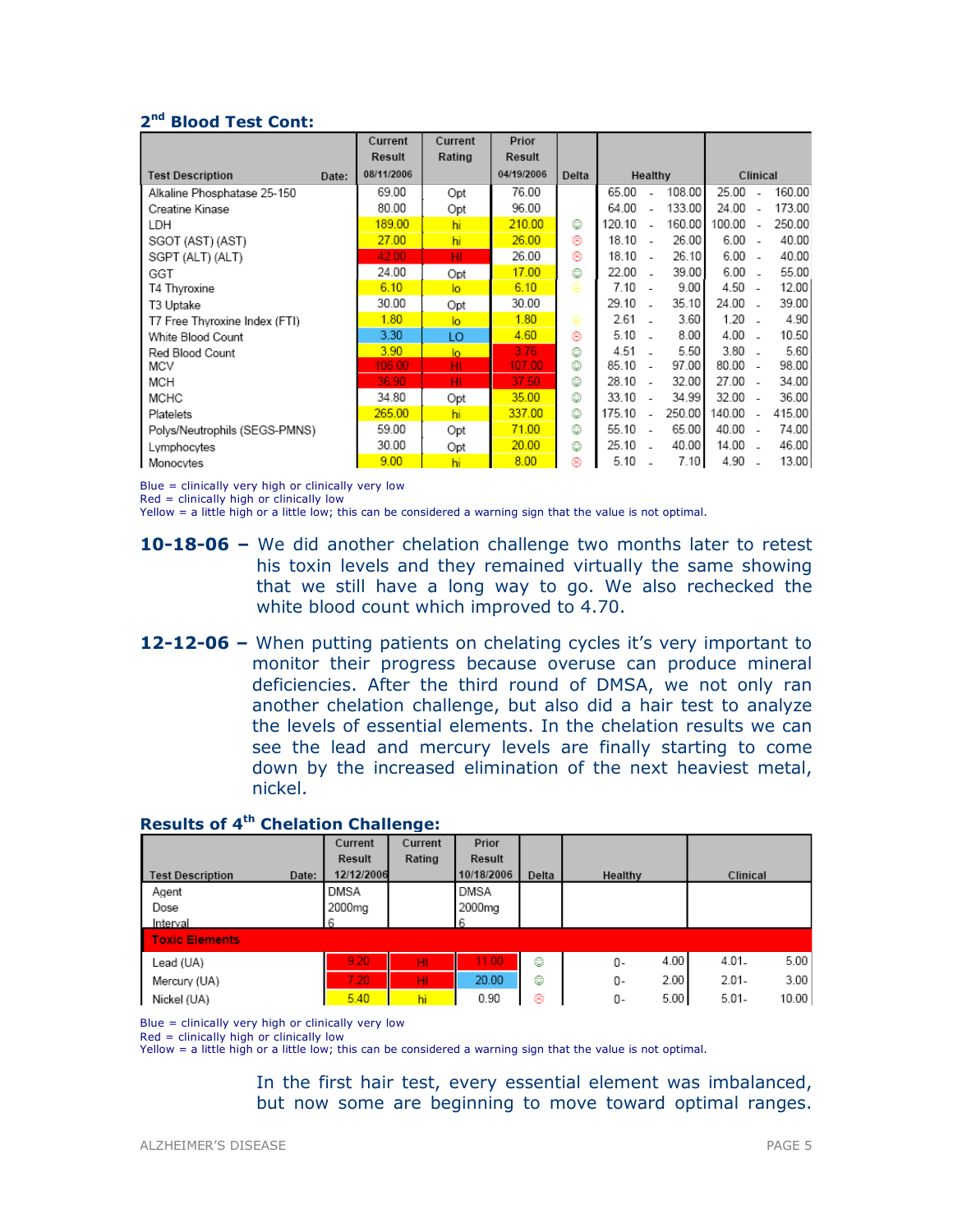The calcium actually went from being clinically low to clinically high. This nutrient is one of the elements depleted by toxins, so as lead and mercury are reduced, calcium levels should rise.

### Results of 2nd Tissue Mineral Analysis:

|                           |       | Current    | Current | Prior         |       |                |                    |
|---------------------------|-------|------------|---------|---------------|-------|----------------|--------------------|
|                           |       | Result     | Rating  | <b>Result</b> |       |                |                    |
| <b>Test Description</b>   | Date: | 11/17/2006 |         | 04/18/2006    | Delta | Healthy        | Clinical           |
| <b>Essential Elements</b> |       |            |         |               |       |                |                    |
| Calcium                   |       | 1190.00    | HI      | 227.00        | ⊛     | 417.00<br>0-   | 1100.00<br>417.01- |
| Magnesium                 |       | 85.00      | hi      | 57.00         | ⊛     | 48.00<br>0-    | 48.01.<br>140.00   |
| Sodium                    |       | 8.00       | LO      | 270.00        | ☺     | 45.00<br>0-    | 180.00<br>45.01-   |
| Potassium                 |       | 18.00      | LO.     | 56.00         | ☺     | 22.00<br>0-    | $22.01 -$<br>90.00 |
| Copper                    |       | 8.30       | LO.     | 9.40          | ⊛     | 15.00<br>$0 -$ | 26.00<br>$15.01 -$ |
| Zinc                      |       | 160.00     | Opt     | 170.00        | ☺     | 165.00<br>0-   | 165.01-<br>200.00  |
| Manganese                 |       | 0.04       | LO      | 0.04          | ⊜     | 0.31<br>0-     | $0.32 -$<br>0.65   |
| Chromium                  |       | 0.36       | hi      | 0.34          | ⊛     | 0.31<br>0-     | $0.32 -$<br>0.45   |
| Vanadium                  |       | 0.01       | LO.     | 0.01          | ☺     | 0.05<br>0-     | 0.06<br>$0.06 -$   |

Blue = clinically very high or clinically very low

Red = clinically high or clinically low

Yellow = a little high or a little low; this can be considered a warning sign that the value is not optimal.

01-18-07 – Over the next few months, we closely monitored the patient's toxicity level and those results are shown below. As stores of lead and mercury were reduced other metals showed increased elimination. With the out-poring of toxic elements, we did not see many major changes within the blood tests. The white blood count did improve slightly, but the thyroid and anemia remained the same.

> Still, the patient is progressing nicely. He's noticed continued improvement with concentration and memory, is more engaging and animated and even joked around with me during his office visit. He feels really good, can carry on a good conversation with his wife and would like to start reducing his medications. Most importantly, the patient recently failed two Alzheimer's tests allowing him to regain his driver's license which was revoked shortly after his diagnosis.

| ------                | Date: | 09/29/2007 | 04/07/2007 | 12/12/2006 | 10/18/2006 | 07/21/2006 | 04/23/2006 |
|-----------------------|-------|------------|------------|------------|------------|------------|------------|
| <b>Toxic Elements</b> |       |            |            |            |            |            |            |
| Aluminum (UA)         |       | 16.00      | 7.20       | 0.00       | 0.00       | 0.00       | 0.00       |
| Antimony (UA)         |       | 0.00       | 0.06       | 0.00       | 0.00       | 0.00       | 0.00       |
| Arsenic (UA)          |       | 16.00      | 25.00      | 9.90       | 30.00      | 19.00      | 13.00      |
| Beryllium (UA)        |       | 0.00       | 0.00       | 0.00       | 0.00       | 0.00       | 0.00       |
| Bismuth (UA)          |       | 0.00       | 0.00       | 0.00       | 0.00       | 0.00       | 0.00       |
| Cadmium (UA)          |       | 0.30       | 0.40       | 0.60       | 0.70       | 0.50       | 0.50       |
| Lead (UA)             |       | 6.20       | 7.90       | 9.20       | 11.00      | 10.00      | 29.00      |
| Mercury (UA)          |       | 6.10       | 5.90       | 7.20       | 20.00      | 19.00      | 3.00       |
| Nickel (UA)           |       | 2.00       | 4.10       | 5.40       | 0.90       | 3.00       | 0.00       |

#### Results of Ongoing Chelation Challenges:

Blue = clinically very high or clinically very low

 $Red =$  clinically high or clinically low

Yellow = a little high or a little low; this can be considered a warning sign that the value is not optimal.